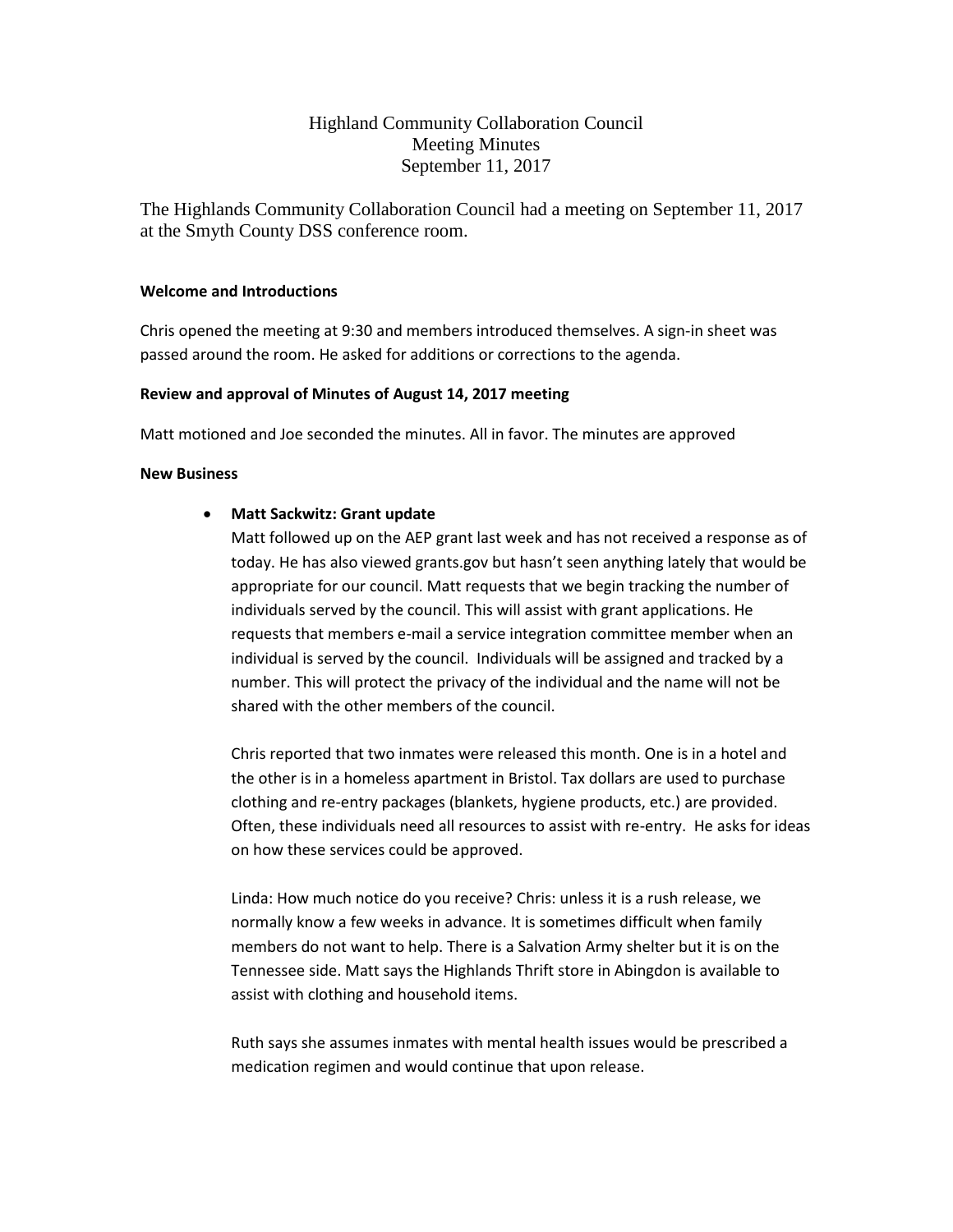Howard mentioned an individual who has recently heard of a model in the state of Tennessee that assists those who are recently released. Chris says Healing Hands in Bristol is also doing good work. Howard says his agency operates with Federal funds and that is subject to be cut.

Chris welcomed members to visit his office for a day and see how the process works.

#### • **Manuel Street: Website maintenance fees**

The website is getting 200 views per week. \$100 per year is the annual fee. The annual fee covers costs from August 2017-August 2018. Manuel says his church is donating some money and he says he is ok with the council using those funds to pay website fees. Felisha says OEI has been covering some fees for a couple of years now, it may be good to raise some funds within the council to pay these common fees. Website fees and regularly occurring fees are around \$200 per year. Chris asked if the group has any ideas. Ruth asked if members could be charged a fee. Matt says that would change our tax filing. He recommends that we just pass the hat and give the money to Felisha. OEI will track the funds. She can bring a financial report to each meeting. OEI is prepared to receive donations for the council. Checks can be made out to OEI. Manuel can place a "donate now" button to the website. We will add a financial report to the agenda. Felisha can provide the report. Ruth mentioned that Linda spoke about rallying support for BLR through local churches. Chris says the request is that a local church can sponsor a bed at BLR each month. Matt says Kim had an intern call and request assistance from churches and only around seven of them agreed to help. Linda says the giving may already be assigned to assist with another entity.

#### **Continued discussion from last meeting: Future goals of HCCC**

Chris says it would be good if we have some focused goals for the council. It seems to be a moving target. Felisha says it may be difficult to get donors to pay for administrative fees. Howard says he invited 125 churches to attend a breakfast and only a handful showed up. It is difficult to get them involved. Tommy says goals and objectives are like a roadmap. He recommends that we dedicate a meeting to list some goals and put our efforts toward that. Chris recommends that he bring his person from DOC to mediate a planning meeting. He thinks we need to make the best use of our valuable time. That would occur in November. Ruth said there are goals and objectives that were created by this council several years ago. It may be good to re-visit those documents and see where we stand. Felisha says we have a lot of knowledge in this group. We need to figure out what void this group is filling. This will assist is in determining what we can do together that we cannot accomplish individually. Chris says this is a common drawback…that we try to do everything instead of focusing. Matt says there used to be monthly service meetings and there was some concern about PII being shared. The SIC was formed and the information wasn't publicly broadcast. We lost the tracking of individuals.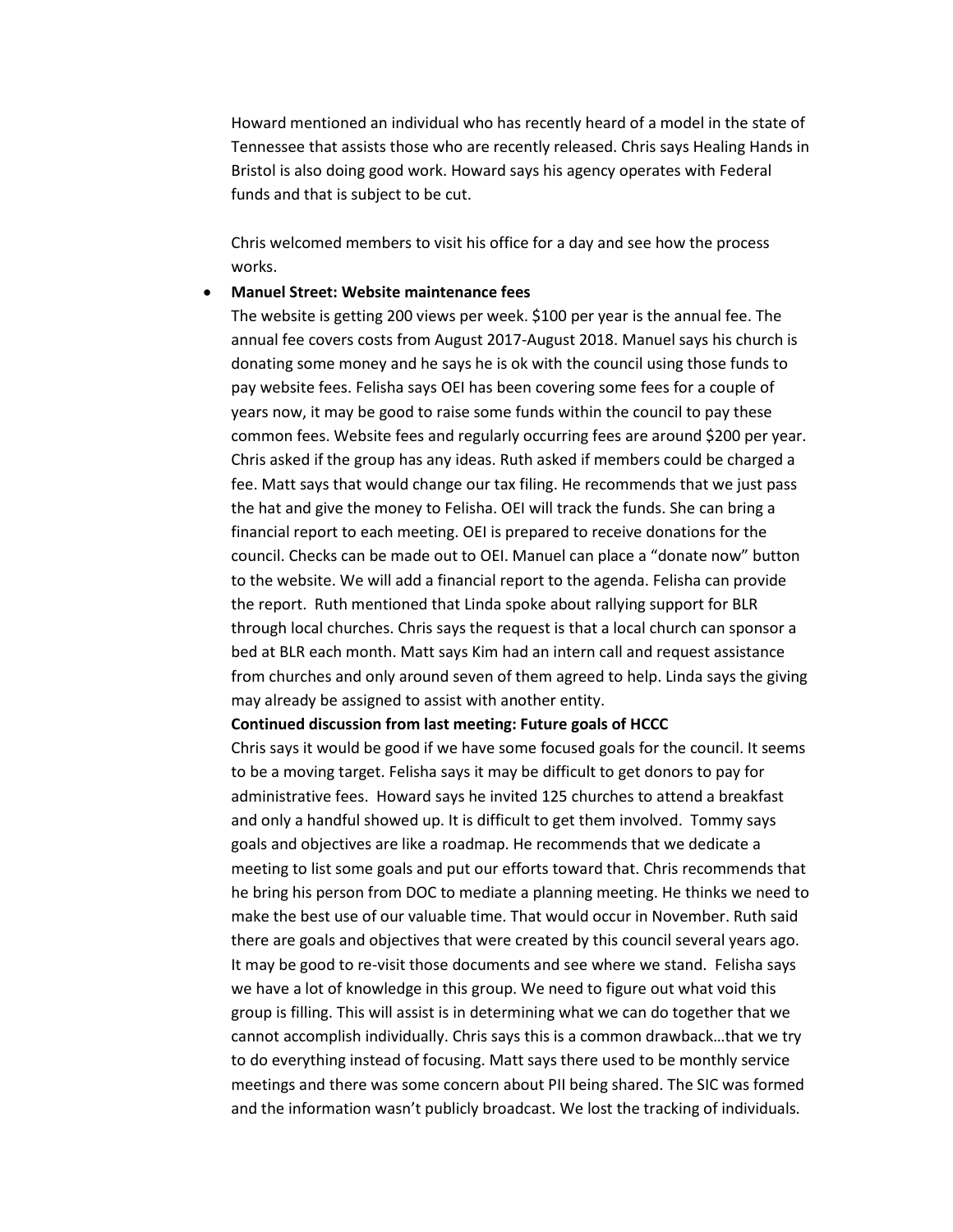Linda says she thinks the offer of Bland DOC staff to allow us to meet and have some input from those who will soon be released. Tommy says the council began as a substance abuse coalition focused on raising awareness. The members of the group were here to coordinate services. We created a white paper that brought out the fact that we have a drug epidemic in southwest Virginia. It supported the CSB's and faith-based efforts. When we brought the re-entry and substance abuse efforts together, we brought people in and discussed ways to help them. It is a lot to ask of someone to come and share their story with 15 strangers. It would be better to let that discussion happen within the committee. Tommy is a member of OneCare and they ask agencies to contribute. CSB's and DSS's provided annual financial support. Their efforts center around substance abuse. This council needs to see what we want to be. Linda asks what the governor's intentions were in creating re-entry councils. Tommy says that was two governors ago and we are about to elect a third one. Tommy likes the idea of being proactive by meeting with the DOC and those who are about to be released.

Joe says there are regular releases (those with family support) and non-regular releases (those with no family support). Some are released to another part of the state. Those with mental health issues receive transition planning one-year in advance of release.

Ruth says the training in October will include a discussion of the four local coalition goals.

Chris says we will have goal setting session on November 13th.

#### • **Sub -Committee Reports:**

*Housing Committee/ Service Integration Committee/ Grants/Finance Committee* (Matt, Emma, Andy, Felisha, Andy and Linda)

*Employment Committee:* (Jimmy with DARS, Mike)

*Mentoring Committee/ Substance Abuse Committee:* (Ruth, Teresa, Chris, Chuck)

*Public Relations Committee:* (Kim, Manuel) *Executive Committee:* (Chris, Kim, Felisha and Chris).

#### **Re-entry Updates**

See above.

#### **Local Coalition Updates**